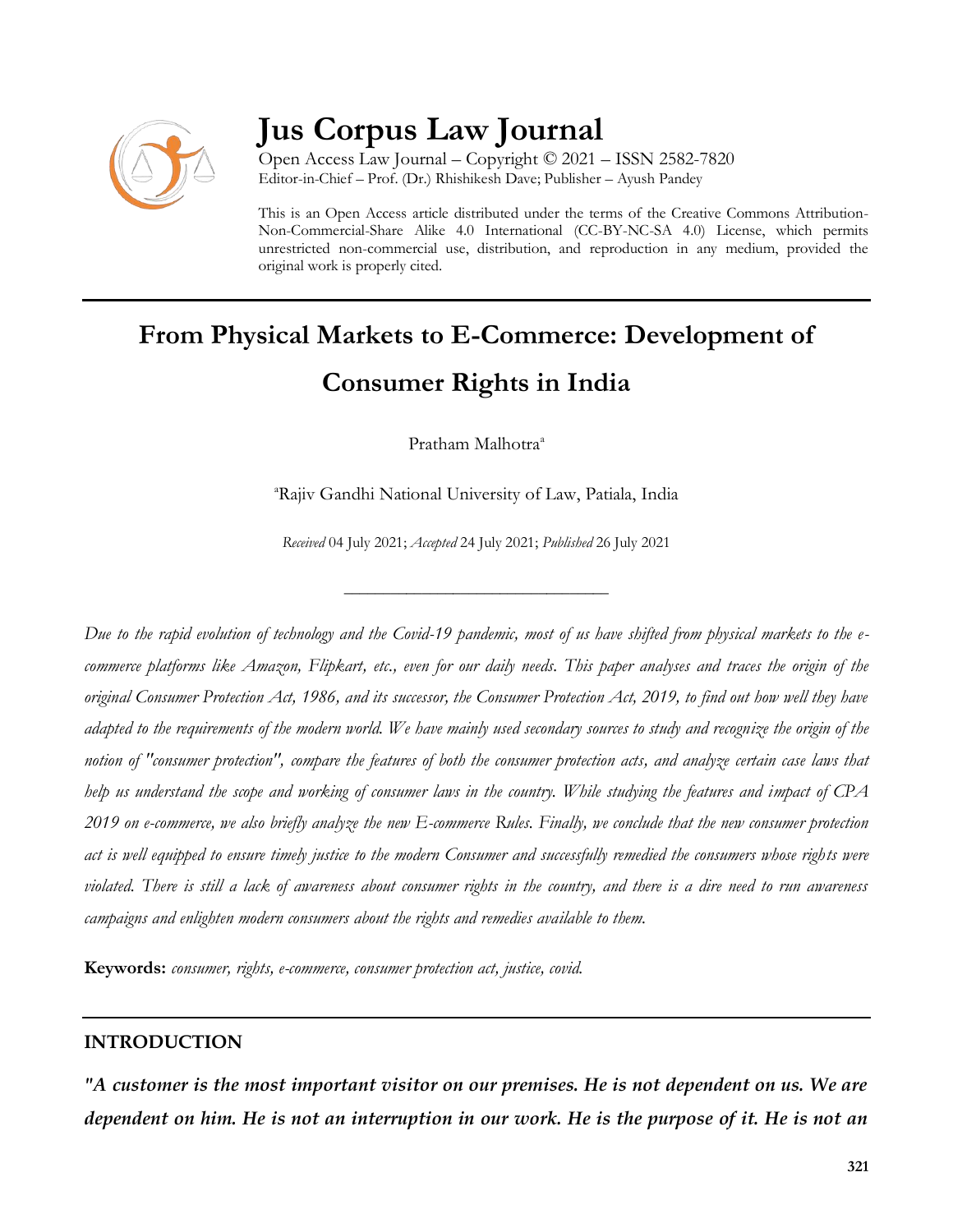## *outsider in our business. He is part of it. We are not doing him a favor by serving him. He is doing us a favor by giving us an opportunity to do so" ~* Mahatma Gandhi

Consumer protection is a term that dates back to the dawn of humanity. One of the business's main priorities is to protect the needs of its customers. Mahatma Gandhi has said that the customer is and should be the business's primary goal. "*But the profit motive of many manufacturers and dealers is leading to consumer exploitation through deceitful and immoral market practices*."<sup>1</sup> This pursuit of socio-economic nature by the State is known as consumer protection. Businesses must value customer loyalty, which can only be achieved if the Government intervenes to benefit all customers. The Government carries out this responsibility through a set of rules, policies, and laws.<sup>2</sup>

The idea of consumer protection is not new; rather, it is a phenomenon that has existed in various forms throughout history in numerous societies and countries. The Old Testament and the Code of Hammurabi, all reference consumer rights, but only from a mercantile standpoint. The United States is known for setting the foundations for the origin and growth of oligopolistic capitalism and monopoly. Thus, an early form of consumer protection movement arose here.<sup>3</sup> On 15th March 1962, the 35th President of the US, John F. Kennedy talked about "consumer protection" for the first time. In a special address to Congress, he discussed this idea. In his message, he emphasized the importance of safeguarding the interests of consumers. Ralph Nader is another well-known figure in the international arena when it comes to consumer rights. He authored the book "Unsafe at Any Speed," that exposed car design flaws. The book sparked a wave of landmark reforms that have reduced the number of

<sup>1</sup> P Singh and J Grewal, 'Consumer Protection in India: Some Issues & Trends' (2013) <[/paper/Consumer-](/paper/Consumer-Protection-in-India%3A-Some-Issues-%26-Trends-Singh-Grewal/2aa33e67defc3fe475363233268d1d2cf6b172fe)[Protection-in-India%3A-Some-Issues-%26-Trends-Singh-Grewal/2aa33e67defc3fe475363233268d1d2cf6b172fe>](/paper/Consumer-Protection-in-India%3A-Some-Issues-%26-Trends-Singh-Grewal/2aa33e67defc3fe475363233268d1d2cf6b172fe) accessed 20 June 2021

<sup>2</sup> Sheen Kaul, 'History and Development of Consumer Protection Laws in India' (*Legal Bites - Law And Beyond*, 19 June 2020) [<https://www.legalbites.in/history-development-of-consumer-protection-laws/>](https://www.legalbites.in/history-development-of-consumer-protection-laws/) accessed 21 June 2021

<sup>3</sup> Guido Alpa, *Il diritto dei consumatori* (2002) 12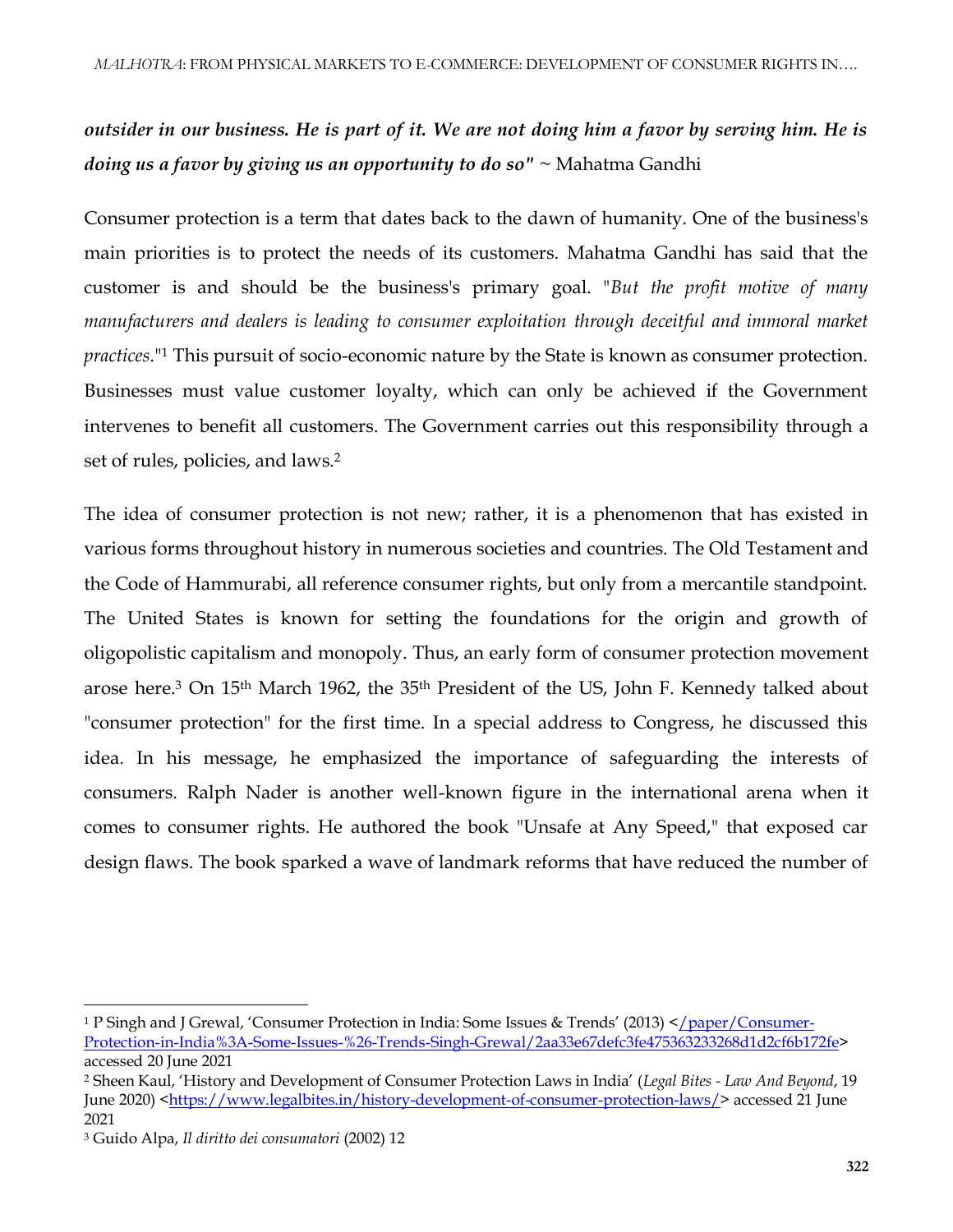fatalities and injuries caused by motor vehicle collisions. In the US, he revolutionized the protection of consumers.<sup>4</sup>

The oldest consumer forums were founded in Denmark and United Kingdom in 1947 and 1955, respectively. The Government established the Consumer Council to hear the consumers' experiences on topics that were previously only heard from manufacturers and traders. *"But the real normative innovation came with the Single European Act; it modified the Treaty of Rome by solidifying the role of the Economic and Social Committee, to whom were attributed powers to safeguard the consumers.*" <sup>5</sup> Even though there were improvements to these laws, they still did not have a firm basis to construct true consumer security. The US took an important move in this direction in 1962, when the president requested Congress to approve the Consumer Bill of Rights.<sup>6</sup>

However, only a few developing nations had consumer protection statutes and regulations. In countries like India, where there is no consumer protection regulation, it is up to the customer to be cautious when evaluating its consistency. It made it easier for the sellers to avoid taking responsibility. Thanks to the lack of a regulatory system designed to protect buyers, retailers could get away with selling substandard or defective goods. If a customer discovers a flaw in a product, he will stop purchasing it from the same brand or store again. This is attributed to a lack of redress procedures and insufficient access to those that are accessible.<sup>7</sup> All this effort resulted in the creation of the Consumer Protection Act, 1986.

#### **HISTORICAL DEVELOPMENT OF CONSUMER RIGHTS IN INDIA**

Consumer protection against unprincipled, unequal, and unethical activities and safeguarding consumer interests have been engraved in our country's governance for decades. Indian Dharmas such as the "*Manu Smriti, The Yajnavalkya Smriti, The Narada, The Brihaspati Smriti, The* 

 $\overline{a}$ <sup>4</sup> Sonika Sekhar, 'The History of Consumer Protection' (*Law Times Journal*, 19 November 2018)

[<sup>&</sup>lt;https://lawtimesjournal.in/the-history-of-consumer-protection/>](https://lawtimesjournal.in/the-history-of-consumer-protection/) accessed 22 June 2021

<sup>5</sup> Rebecca Furtado, 'All You Need to Know about Consumer Protection Laws in India' (iPleaders, 13 September 2016) [<https://blog.ipleaders.in/analysis-consumer-protection-laws-india/>](https://blog.ipleaders.in/analysis-consumer-protection-laws-india/) accessed 22 June 2021

<sup>6</sup> Gretchen Larsen and Rob Lawson, 'Consumer Rights: An Assessment of Justice' (2013) 112 Journal of Business Ethics 515

<sup>7</sup> Kaul (n 2)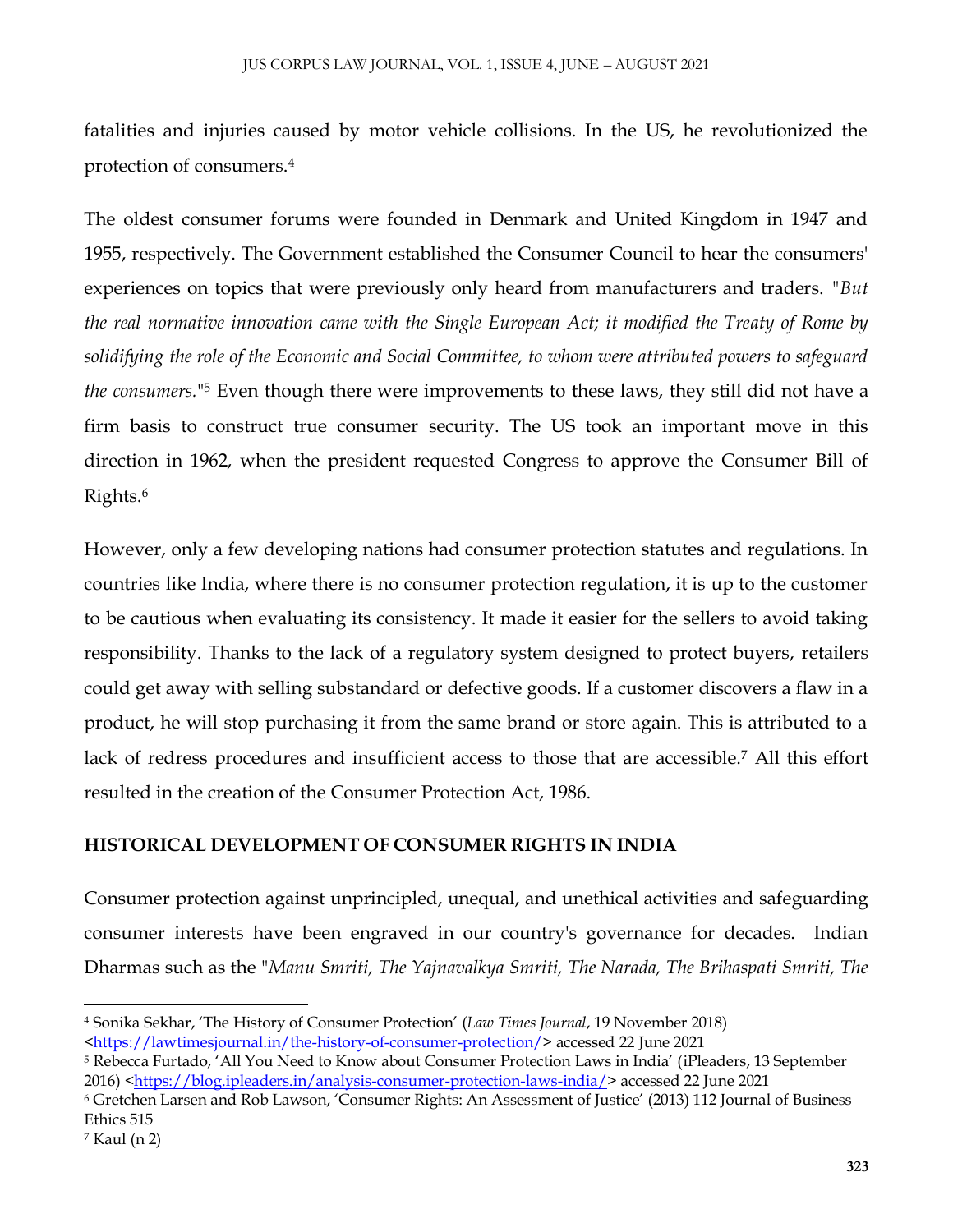*Katyayana Smriti have explained the living conditions of the people of that time and were the basis for the Dharma to be followed at that time.<sup>8</sup>*" These Dharmas have also served as the foundation for the current judicial framework. "Manu Smriti" is still considered one of the oldest and the popular texts in ancient India dealing with market issues. Muslim rulers such as Sher Shah Suri, Allaudin Khilji, and Akbar also saw consumer protection as a top priority. They developed a standard for weights and measures.<sup>9</sup>

The Colonial rule in Indian brought with itself a slew of English laws to safeguard the general public's interests. These laws did not specifically include consumers, but they did protect their needs implicitly in practice. "*Even though these legislations were present, there was no notable improvement in the economic and social position of the Indian people as consumers, as they kept suffering due to unfair trade practices of the foreigners and various malpractices present in the market*."<sup>10</sup> Some of the acts that were introduced by the British were: "1865 Law of Tort, The Indian Penal Code 1860, 1872 Indian Contract Act, The Drugs and Cosmetics Act 1940, The Agricultural Produce (Grading & Marking) Act 1937."

India followed the Anglo-Saxon method of justice administration when it gained independence. As a result, the existing laws enacted by the Britishers kept applying to independent Indian Government. The establishment of the Indian Constitution and its ratification in 1950 led the nation on the way to enacting more laws in addition to the current ones. The profit of the general population, who were also customers, was the primary goal of the laws due to the egalitarian and democratic structure of the Constitution.<sup>11</sup> Several laws were enforced in India after independence to shield honest consumers from unjust and restrictive trading practices, such as inaccurate and deceptive descriptions of the value and quality of products, inflated claims about their strength and potency, and incorrect weights and measurements. The following are some of the acts that were passed in independent India:

<sup>8</sup> AR Prasad, 'Historical Evolution of Consumer Protection and Law in India' (2008) 11 Journal of Texas Consumer Law 132

<sup>9</sup> Pratibha Goyal, Mini Goyal and Shailja Goyal, 'Consumer Protection Law in Ancient India' (2013) 19 Journal of Human Values 147

<sup>10</sup> Furtado (n 5)

<sup>11</sup> Kaul (n 2)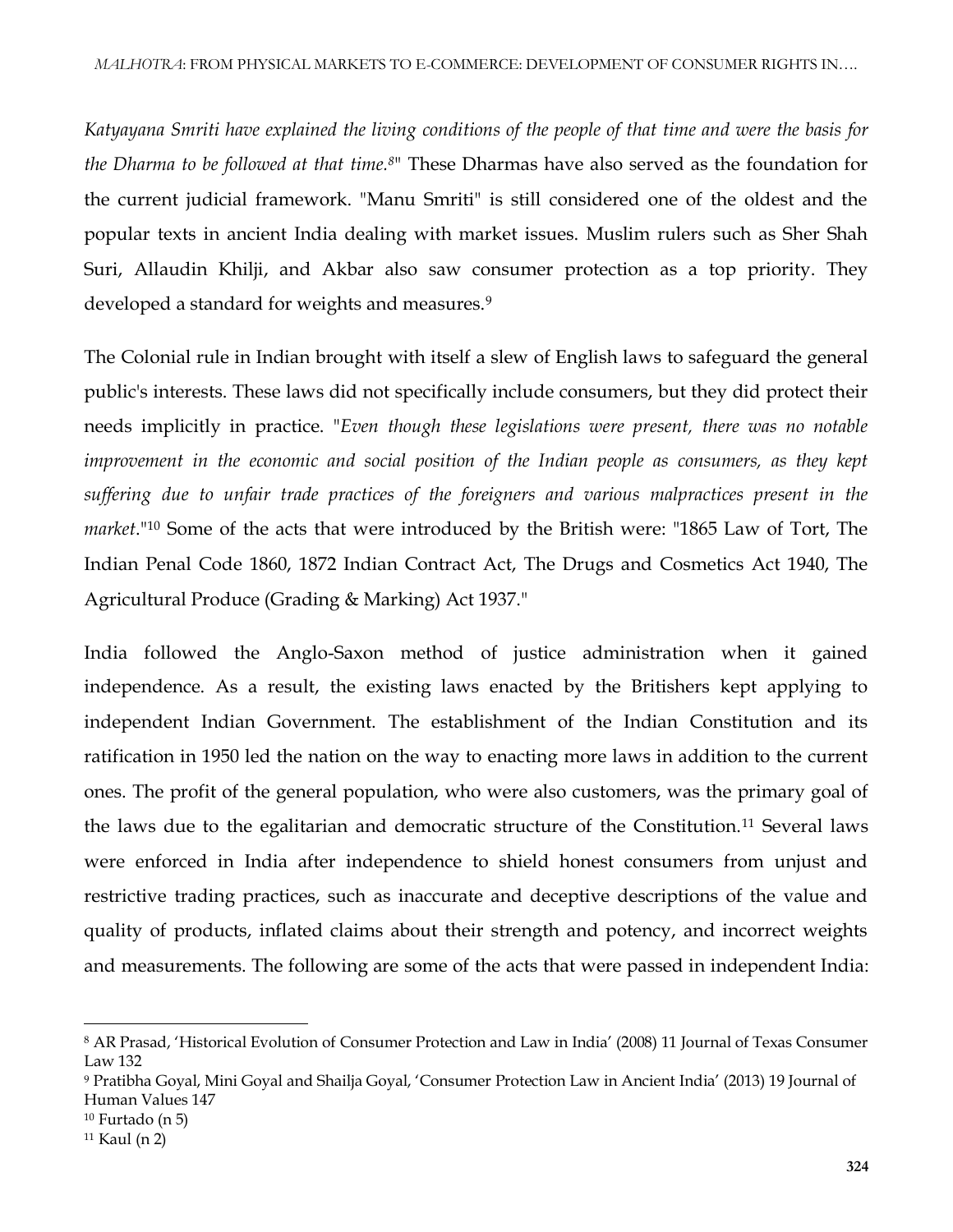The Prevention of Food Adulteration Act, 1954, The Drugs (Control) Act, 1950, The Monopolies and Restrictive Trade Practices Act, 1969, The Bureau of Indian Standard Act, 1986, The Essential Commodities Act, 1955, etc. Unfortunately, these statutes could not ensure the protection of customers and protect their rights. Furthermore, the evils of unfair trade practices were not addressed by these laws, which paved the way for the development of the Consumer Protection Act (CPA) of 1986.

#### **CONSUMER PROTECTION ACT, 1986: ORIGIN, AIM, AND PURPOSE**

The system established by the United Nations prompted the Consumer Protection Act of 1986. Two sessions were organized by the National Consumer Protection Council, which included 28 members and several ministry officials to review and create consumer protection guidelines. On 20th July 2020, this Act was repealed and replaced by the Consumer Protection Act of 2019. HKL Bhagat forwarded the the draft version to the Lok Sabha on 9th December 1986, after a series of meetings. He was Minister of Parliamentary Affairs, Food, and

 $\overline{\phantom{a}}$ 



Civil Supplies at the time. Several amendments to current consumer rights laws were made throughout the future. This was done to give customers more control over their legal rights to prosecute wrongdoers. 12

The Consumer Protection Act of 1986 was enacted to safeguard consumers' rights and, among other items, to create consumer protection councils and other authorities for the resolution of consumer disputes. "*Although, the working of the consumer dispute redressal agencies have served the purpose to a considerable extent under the said Act, an inherent need to further strengthen the redressal* 

<sup>12</sup> Rajanikanth Mekala, 'A Study on Evolution of Consumer Protection Act in India – CPA1986' (2017) [<https://www.researchgate.net/publication/331298509\\_A\\_Study\\_on\\_Evolution\\_of\\_Consumer\\_Protection\\_Act\\_i](https://www.researchgate.net/publication/331298509_A_Study_on_Evolution_of_Consumer_Protection_Act_in_India_-_CPA1986) [n\\_India\\_-\\_CPA1986>](https://www.researchgate.net/publication/331298509_A_Study_on_Evolution_of_Consumer_Protection_Act_in_India_-_CPA1986) accessed 24 June 2021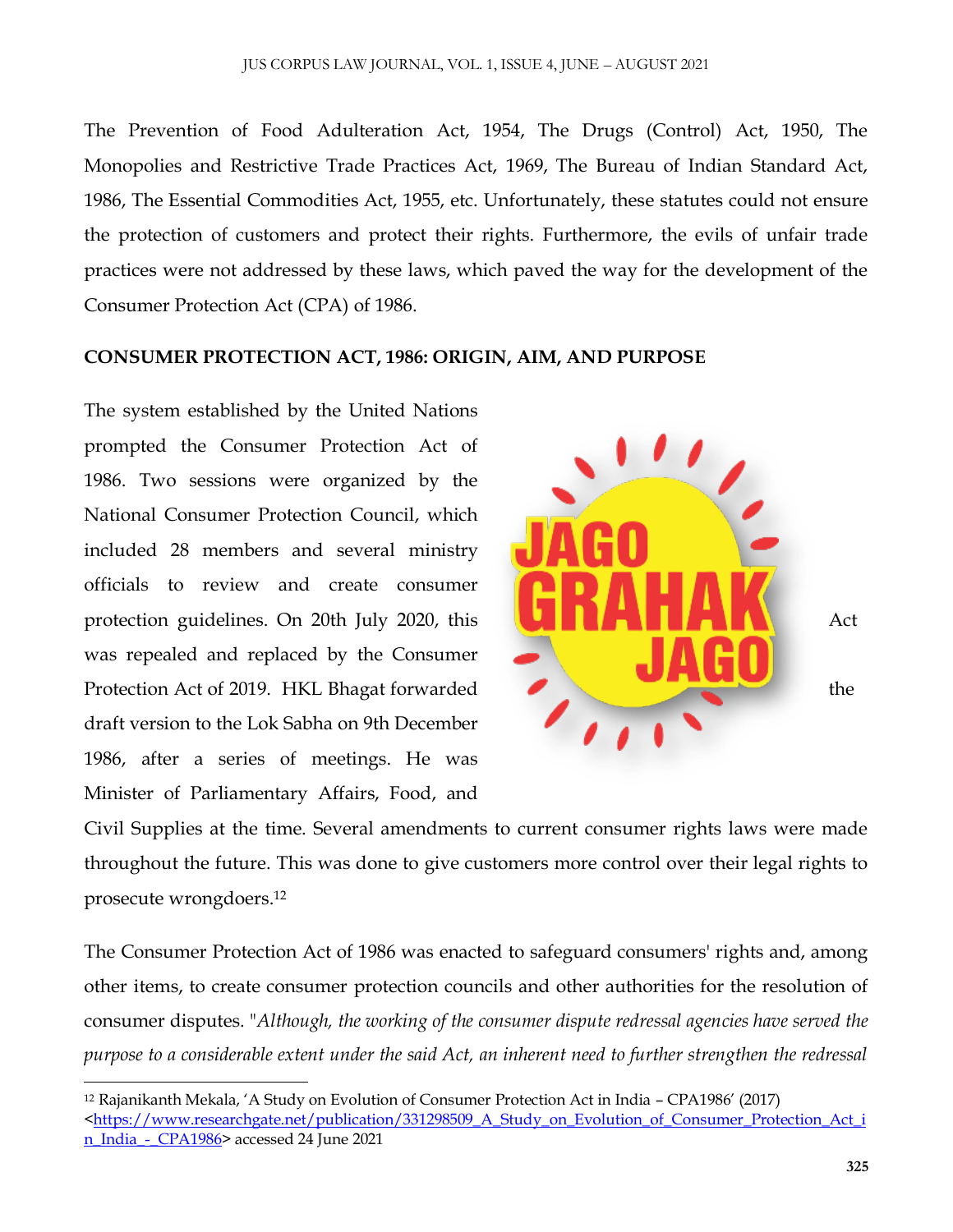*mechanisms under the enactment were felt by various stakeholders*."<sup>13</sup> The Act is seen as an effort to alleviate customers' powerlessness in the face of wealthy and influential actors such as retailers and businessmen, who are frequently referred to as a "network of racketeers.".<sup>14</sup> In *Lucknow Development Authority v. MK Gupta<sup>15</sup> ,* Justice RM. Sahai opined that:

*"The importance of the Act lies in promoting the welfare of the society by enabling the Consumer to participate directly in the market economy. It attempts to remove the helplessness of a consumer which he faces against powerful business, described as, a network of rackets' or a society in which, 'producers have secured power' to 'rob the rest' and the might of public bodies which are degenerating into storehouses of inaction where papers do not move from one desk to another as a matter of duty and responsibility but for extraneous consideration leaving the common man helpless, bewildered and shocked."*

The key concern, in this case, was whether a constitutional or public authority's building failure would attract the provisions of CPA, 1986 and whether the District/National Commission would hear grievances about it. Apex Court held that before the amendment of 1993, a deficiency in construction service by a private builder or a public authority would fall under the statute. Therefore national commission, state commission, and the district commission can be approached by a consumer to cover his loss due to any deficiency or defect in construction against a private builder or a public authority. The Apex Court decided that public authorities who render a construction service could be made liable under the Act for their actions and omissions.

The Act of 1986 went into effect on 1st July 1987, in all of India except J&K. It creates a regulatory mechanism to protect consumers' rights and desires while also providing socio-

<sup>13</sup> Nandini Gore and Arjun Sharma, 'Making Consumer King Again - A Study Of The Consumer Protection Act, 2019 - Part I - Consumer Protection - India' <[https://www.mondaq.com/india/dodd-frank-consumer](https://www.mondaq.com/india/dodd-frank-consumer-protection-act/987258/making-consumer-king-again--a-study-of-the-consumer-protection-act-2019--part-i)[protection-act/987258/making-consumer-king-again--a-study-of-the-consumer-protection-act-2019--part-i>](https://www.mondaq.com/india/dodd-frank-consumer-protection-act/987258/making-consumer-king-again--a-study-of-the-consumer-protection-act-2019--part-i) accessed 24 June 2021

<sup>14</sup> JN Barowalia, *Commentary on the Consumer Protection Act* (Sixth edition, Universal Law Publishing - An imprint of Lexis Nexis 2017) 15

<sup>15</sup> *Lucknow Development Authority v MK Gupta* [1994] AIR 787 (RM Sahai)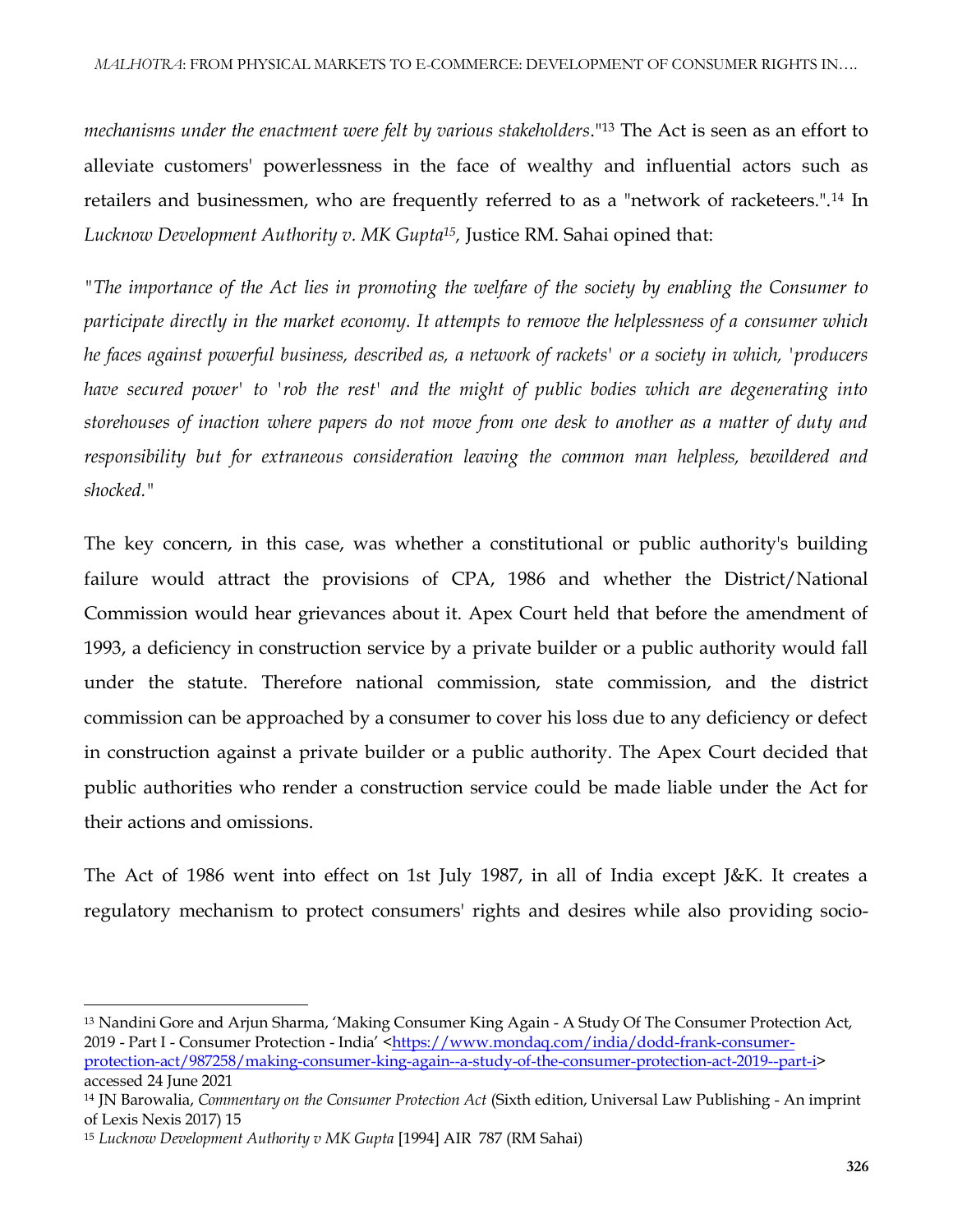economic justice to the citizens of India.<sup>16</sup> In the case of *K. Abdul Sarkar v. State of Orissa<sup>17</sup>* , Commission held that:

*"Through the enactment of this statute, an attempt has been made by the Indian Parliament to provide a speedy and cheap remedy by way of an alternative to the time-consuming and expensive process of civil litigation."*

#### **PROBLEMS AND LOOPHOLES IN CPA, 1986**

The 1986 Consumer Protection Act failed to keep up with changing industry conditions, multilayered supply networks, cutting-edge and frequently deceptive advertisement, etc. The most significant difficulty was in the implementation process. The statute did not give any power to prosecute someone who violated the provisions or take suo moto cognizance of illegal trade practices or actions that jeopardized a consumer's rights. Only by a legal proceeding before the District or State Consumer Redressal Forums may criminal actions be taken.<sup>18</sup> Unfortunately, logistical problems haunt these forums, just as they do our justice system.

The Act's goal was to provide customers with easy, fast, and inexpensive redress. However, a transition or shift in the customer's attitude, technological advancements, and Consumer Court delays have hampered the intended result or intent of the Act. This necessitated the Government enforcing rules that could quickly check consumer frauds and making required changes to different aspects of the legislation.<sup>19</sup> The Consumer in our country had to confront machinery that was neither speedy nor effective. The available remedies were just not sufficient to safeguard the consumers from the exploitative sellers.<sup>20</sup> When looking at the current circumstances, it was clear that something needed to change. As a result, on 6th

 $\overline{\phantom{a}}$ <sup>16</sup> Hans Raj Arora and Avinash Dhamir, 'Consumer Relief for the Consumer in Grief' (2008) 2 PUNJABI UNIVERSITY LAWJOURNAL 236

<sup>17</sup> *K Abdul Sarkar v State of Orissa* CPJ II [1991]

<sup>18</sup> Bejon Misra, 'No time to lose on consumer protection' (The Hindu Business Line), [<https://www.thehindubusinessline.com/opinion/no-time-to-lose-on-consumer](https://www.thehindubusinessline.com/opinion/no-time-to-lose-on-consumer-protection/article22071821.ece1)[protection/article22071821.ece1>](https://www.thehindubusinessline.com/opinion/no-time-to-lose-on-consumer-protection/article22071821.ece1) accessed 25 June 2021

<sup>19</sup> Furtado (n 5)

<sup>20</sup> Sheetal Sahoo and Aman Chatterjee, 'Consumer Protection - Problems and Prospects' (2009) 7 SSRN Electronic Journal 18 < [https://papers.ssrn.com/sol3/papers.cfm?abstract\\_id=1452526>](https://papers.ssrn.com/sol3/papers.cfm?abstract_id=1452526)accessed 25 June 2021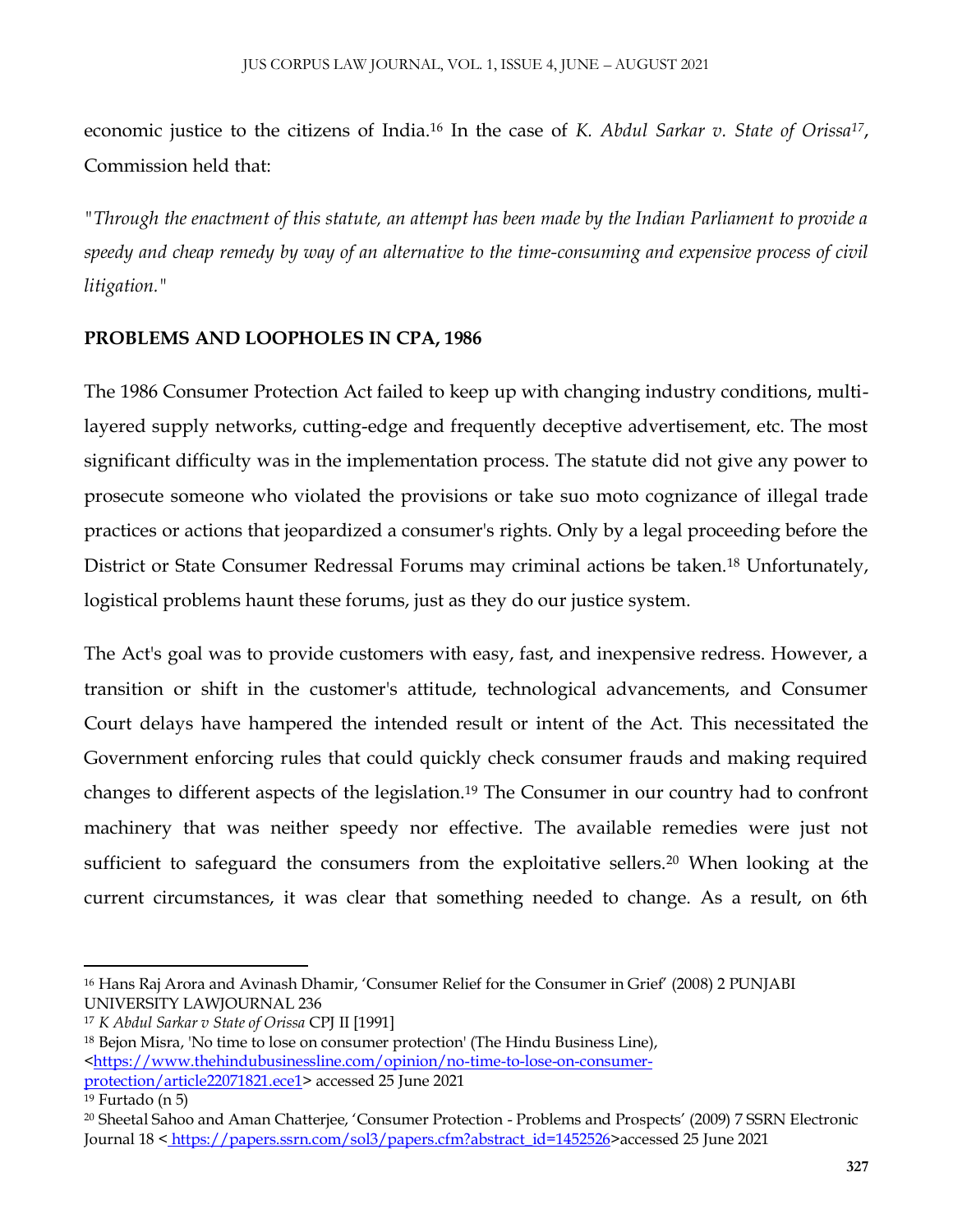August 2019, the Indian Parliament passed the Consumer Protection Bill, 2019, which India's President later signed. This new Act has replaced the old Consumer Protection Act of 1986.

### **CONSUMER PROTECTION ACT 2019: A NEW ACT FOR A NEW AGE**

**"***The interest of the consumer has to be kept in the forefront, and the prime consideration that an essential commodity ought to be made available to the common man at a fair price must rank in priority over every other consideration.*" $21 \sim Y.V.$  Chandrachud

The long title of the current Consumer Protection Act of 2019 outlines the Act's whole and sole intent with the fewest possible terms. The long title states that CPA, 2019 is *"An Act to provide for the protection of the interests of consumers and for the said purpose, to establish authorities for timely and effective administration and settlement of consumers' disputes and for matters connected therewith or incidental thereto."* Although the Consumer Protection Act of 1986 has an almost identical long title, it was about three decades old and did not have the necessary provisions to address the concerns of today's technology-dependent customers, necessitating the replacement of the whole Act with a new one and a drastic reform.<sup>22</sup> Instead of amending the 1986 Act, the Government passed a new Act to provide improved consumer protection, taking into account the growing e-commerce industry and modern ways of delivering products and services such as internet trading, teleshopping, direct selling, and multi-level marketing, as well as conventional methods.<sup>23</sup>

The modern Indian user needed this replacement. According to figures, almost 329 million Indian people are expected to purchase goods online, implying that 70% of mobile internet users may shop online.<sup>24</sup> Based on this data, we can conclude that the new Consumer Protection Act of 2019 will be extremely beneficial to Indian consumers. It is intended to assist

<sup>23</sup> Gaurang Kanth and Divjot Singh Bhatia, 'The Consumer Protection Act, 2019: An Overview - Consumer Protection - India' <[https://www.mondaq.com/india/dodd-frank-consumer-protection-act/876600/the](https://www.mondaq.com/india/dodd-frank-consumer-protection-act/876600/the-consumer-protection-act-2019-an-overview)[consumer-protection-act-2019-an-overview>](https://www.mondaq.com/india/dodd-frank-consumer-protection-act/876600/the-consumer-protection-act-2019-an-overview) accessed 26 June 2021

 $\overline{\phantom{a}}$ <sup>21</sup> *Prag Ice & Oil Mills v Union of India* [1978] 3 SCC 459 (YV Chandrachud)

<sup>22</sup> Suchita Shukla, 'Consumer Protection Act, 2019: A Primer' (*SCC Blog*, 24 December 2020)

[<sup>&</sup>lt;https://www.scconline.com/blog/post/2020/12/24/consumer-protection-act-2019-a-primer/>](https://www.scconline.com/blog/post/2020/12/24/consumer-protection-act-2019-a-primer/) accessed 26 June 2021

<sup>24</sup> Sandhya Keelery, 'E-Commerce in India - Statistics & Facts | Statista'

[<sup>&</sup>lt;https://www.statista.com/topics/2454/e-commerce-in-india/>](https://www.statista.com/topics/2454/e-commerce-in-india/)accessed 26 June 2021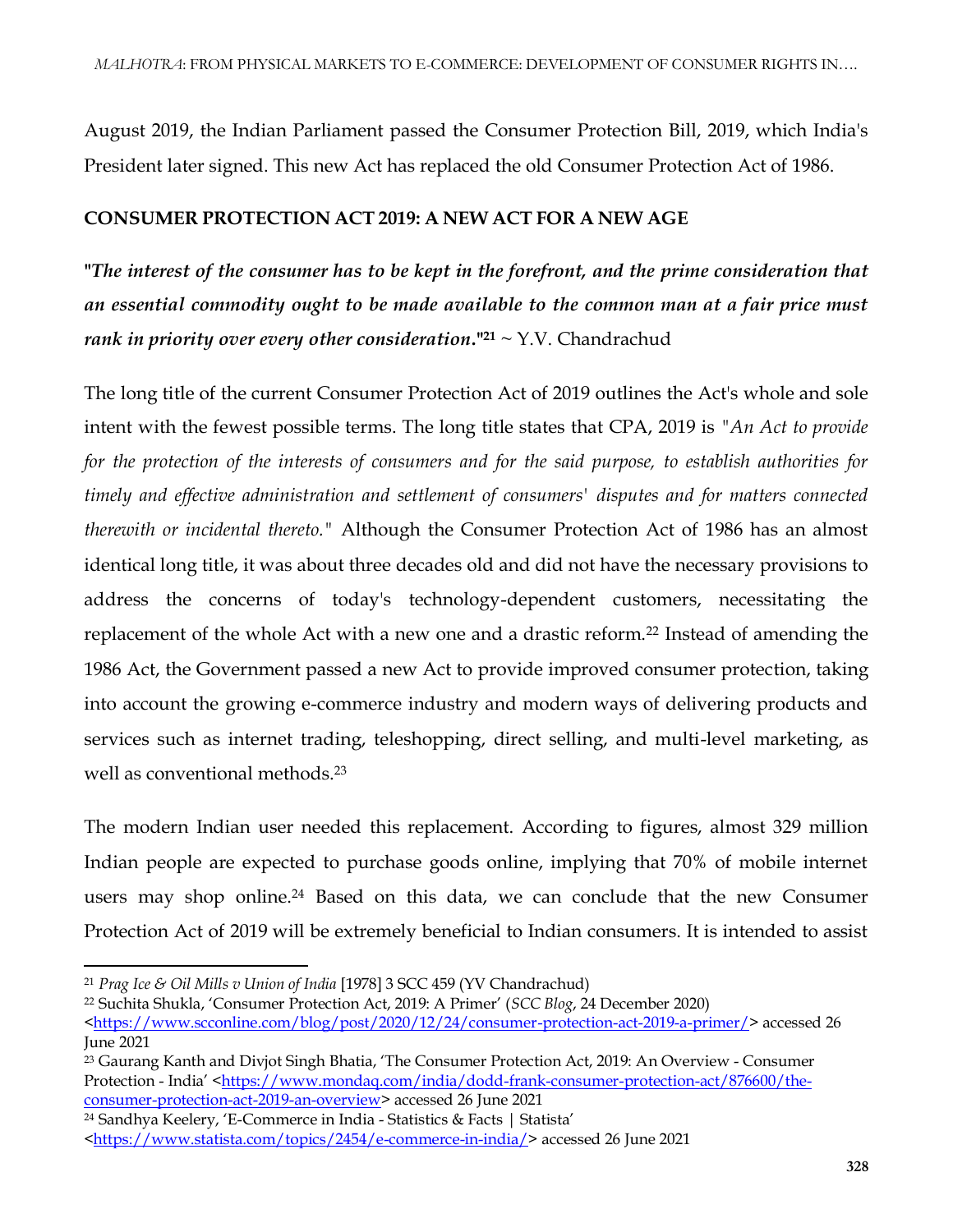users and address issues of delivering rights to consumers in a major field known as ecommerce. In India, consumers have six fundamental rights: the right to protection, the right to choose, the right to be educated, the right to consumer knowledge, the right to be heard, and the right to seek redress. By implementing modern methods and practices, the new consumer welfare law aids in the protection of these protections.<sup>25</sup>

#### **KEY HIGHLIGHTS, ADDITIONS, AND FEATURES OF CPA, 2019**

Because of the dramatic shift in how markets work, new consumer protection regulations were needed. International trading, global supply chains, and e-commerce growth are all on the rise. In India, there is still a multitude of pending consumer court proceedings. The new Act would be beneficial to humanity as a whole. Thus, the features and the additions that were made in the Act are:

#### **Changes In The Definition Of Consumer**

Consumers who make transactions via an e-commerce website are included in the new Act's concept of "consumer." Consumers who purchase goods online were left out of the previous Act, which the 2019 Act has now filled.<sup>26</sup> The term "consumer" has been interpreted broadly to include even those customers who make purchases online. The 2019 Act describes a buyer as an individual who purchases products or services for a consideration that is charged, partially paid, or agreed to be paid, but it excludes goods and services purchased for resale or some other commercial purpose. The explanation in CPA, 2019 specifies that the words "buy any products" or "hires or avails any services" cover even internet purchases made through electronic means, as well as telemarketing and teleshopping.<sup>27</sup> A customer who orders a

<sup>25</sup> Vivek Sable, 'Analysis of Consumer Protection Act, 2019' (2020) 2

[<sup>&</sup>lt;https://www.researchgate.net/publication/340939875\\_Analysis\\_of\\_Consumer\\_Protection\\_Act\\_2019>](https://www.researchgate.net/publication/340939875_Analysis_of_Consumer_Protection_Act_2019) accessed 27 June 2021

<sup>26</sup> Prof (Dr) Chitrapu Kama Raju, 'Consumer Protection Act*,*2019*:* Analysis and Challenges for Future' (*Latest*  Laws) [<https://www.latestlaws.com/articles/consumer-protection-act-2019-analysis-and-challenges-for](https://www.latestlaws.com/articles/consumer-protection-act-2019-analysis-and-challenges-for-future/)[future/>](https://www.latestlaws.com/articles/consumer-protection-act-2019-analysis-and-challenges-for-future/) accessed 27 June 2021

<sup>27</sup> Ayush Verma, 'Consumer Protection in the Age of E-Commerce' (*iPleaders*, 23 August 2020) [<https://blog.ipleaders.in/consumer-protection-age-e-commerce/>](https://blog.ipleaders.in/consumer-protection-age-e-commerce/) accessed 27 June 2021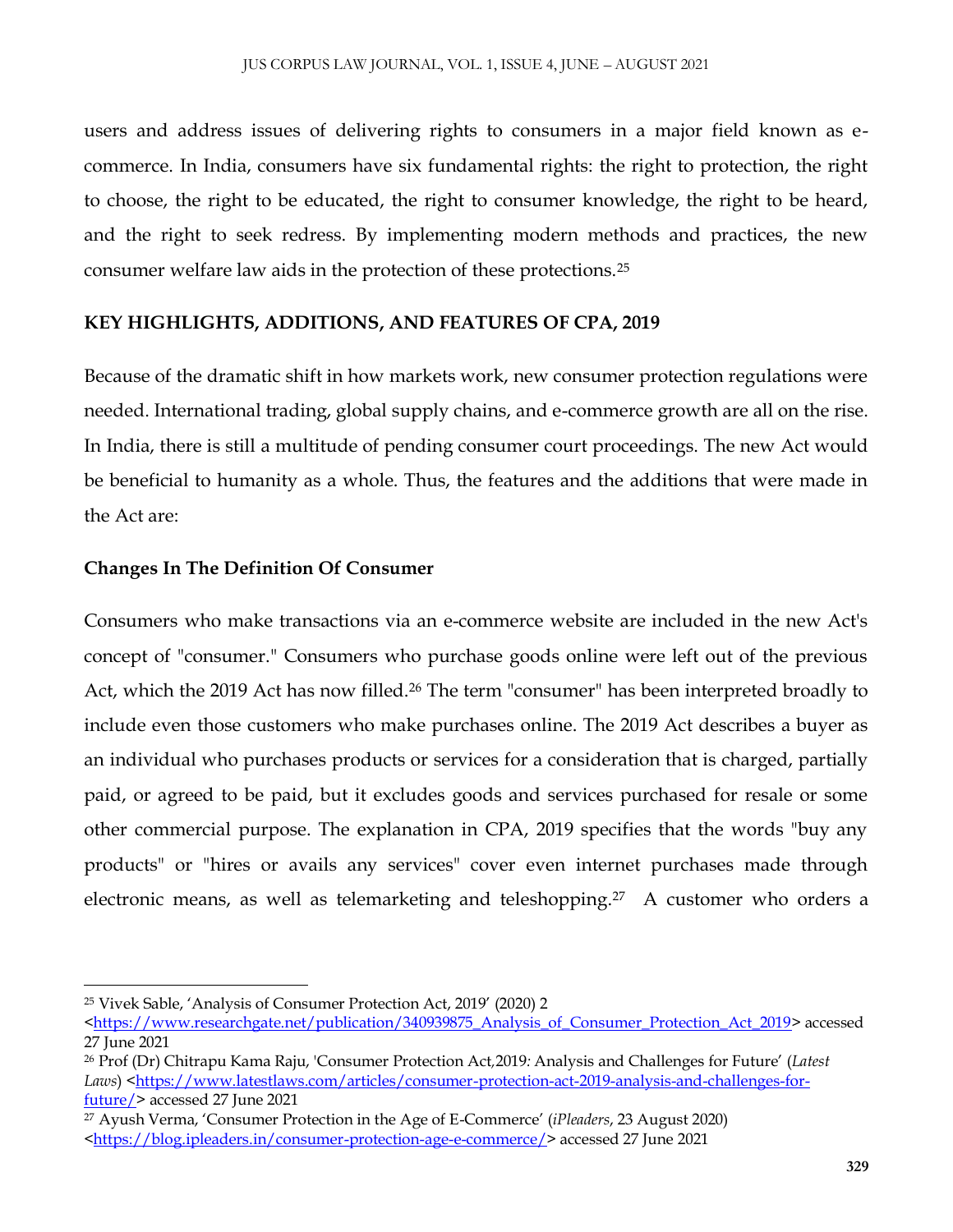product based on a teleshopping deal and is dissatisfied with it can file a complaint with the consumer forum to seek redressal.

#### **Widening the scope of the term 'deficiency'**

CPA, 2019 has broadened the definition of "deficiency" to include any act of neglect, omission, or Commission that causes harm or injury to the Consumer, as well as any act of hiding related information from the Consumer. When many customers buy online, concealing the pertinent details by the retailer, vendor, or e-commerce website may have a significant effect on the Consumer's choice. For example, if a consumer orders an electronic device online and the ecommerce site fails to notify the customer of the electronic product's country of origin.<sup>28</sup> The knowledge about the country of origin is critical for the user because if the information is suppressed and obscured by the e-portal, the Consumer will complain about the deficiency in service due to hiding vital information about the country of origin.

#### **Inclusion of E-commerce and addressing false advertisement**

The CP Act 2019 describes "e-commerce" as purchasing or selling goods or services over a wireless network, including digital products. The word "electronic service provider" is adopted in the CP Act, 2019, and is described as an individual who provides technology or processes that allow a merchandise seller to participate in an advertisement or selling products or services to a customer, and includes an online marketplace or online auction site. By accepting the idea of online users, those who conduct digital purchases now have a forum to air their complaints in a negative experience.<sup>29</sup> The new Act also allows for the electronic complaint filing with the District Forums, according to the Government's guidelines.

There is a special clause for celebrity sponsorship of goods and services, which is protected under the provision of misleading advertising. The celebrity's responsibility is in addition to the producers' and service providers' responsibilities. Intentionally obfuscating vital facts is

 $\overline{\phantom{a}}$ 

<sup>28</sup> Sable (n 25) 3

<sup>29</sup> Verma (n 27)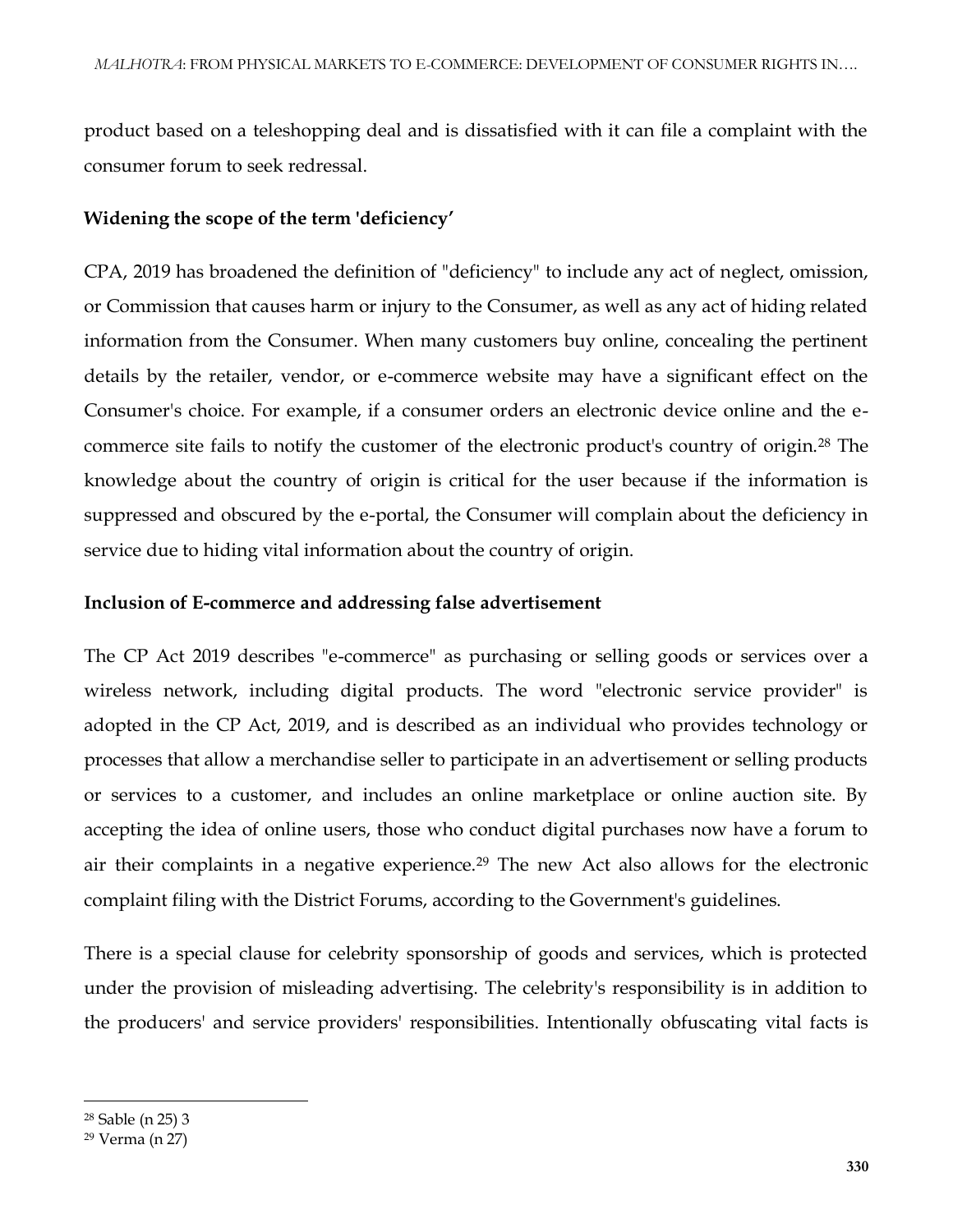often considered misleading advertising.<sup>30</sup> Fake and misleading commercials are punishable under the Act. Manufacturers and suppliers of goods will have to be more careful about the ingredients and statements contained in their ads due to the measures taken against them.

#### **Introduction to the concept of Product Liability**

With the adoption of the "Product Liability" theory, consumers may file complaints with the product maker, product delivery supplier, and product distributor, including e-commerce platforms. Product responsibility allows you to sue any company that makes a faulty product. This definition of product liability is especially important for online shoppers since they can only see the product online; the physical product can differ from the online edition. A difference may be in the texture, color, scale, or other characteristics of the items.<sup>31</sup> For example, if a consumer orders a glass expecting it to be large as shown on the website, but when receiving the product, the glass is too small, and the measurements were also incorrectly shown, the concept of product liability comes into play, and the Consumer could file claims against both the manufacturer and the e-commerce website.

#### **CCPA - "Central Consumer Protection Authority"**

CCPA's establishment enables the Government to defend, encourage, and uphold consumer rights. The CCPA will oversee lawsuits including unfair trade practices, deceptive advertising, and violations of the rights of the consumers. The CCPA will also form an investigative wing, led by a "Director-General", who will perform inquiries and investigations into breaches of consumer laws.<sup>32</sup> If a customer case involves more than one person, the CCPA can recall merchandise, take suo moto actions, revoke permits, file lawsuits on behalf of consumers, and refund the price of goods/services.

<sup>30</sup> Prof (Dr) Chitrapu Kama Raju (n 26)

<sup>31</sup> Nandini Gore and Arjun Sharma (n 13)

<sup>32</sup> Dr Nedumaran, Mehala D & Baladevi Kaleeswaran, 'Consumer Protection Act 2019, An Overview*'* (2020) <https://www.researchgate.net/publication/348566035\_CONSUMER\_PROTECTION\_ACT\_2019\_ [AN\\_OVERVIEW>](https://www.researchgate.net/publication/348566035_CONSUMER_PROTECTION_ACT_2019_-AN_OVERVIEW) accessed 28 June 2021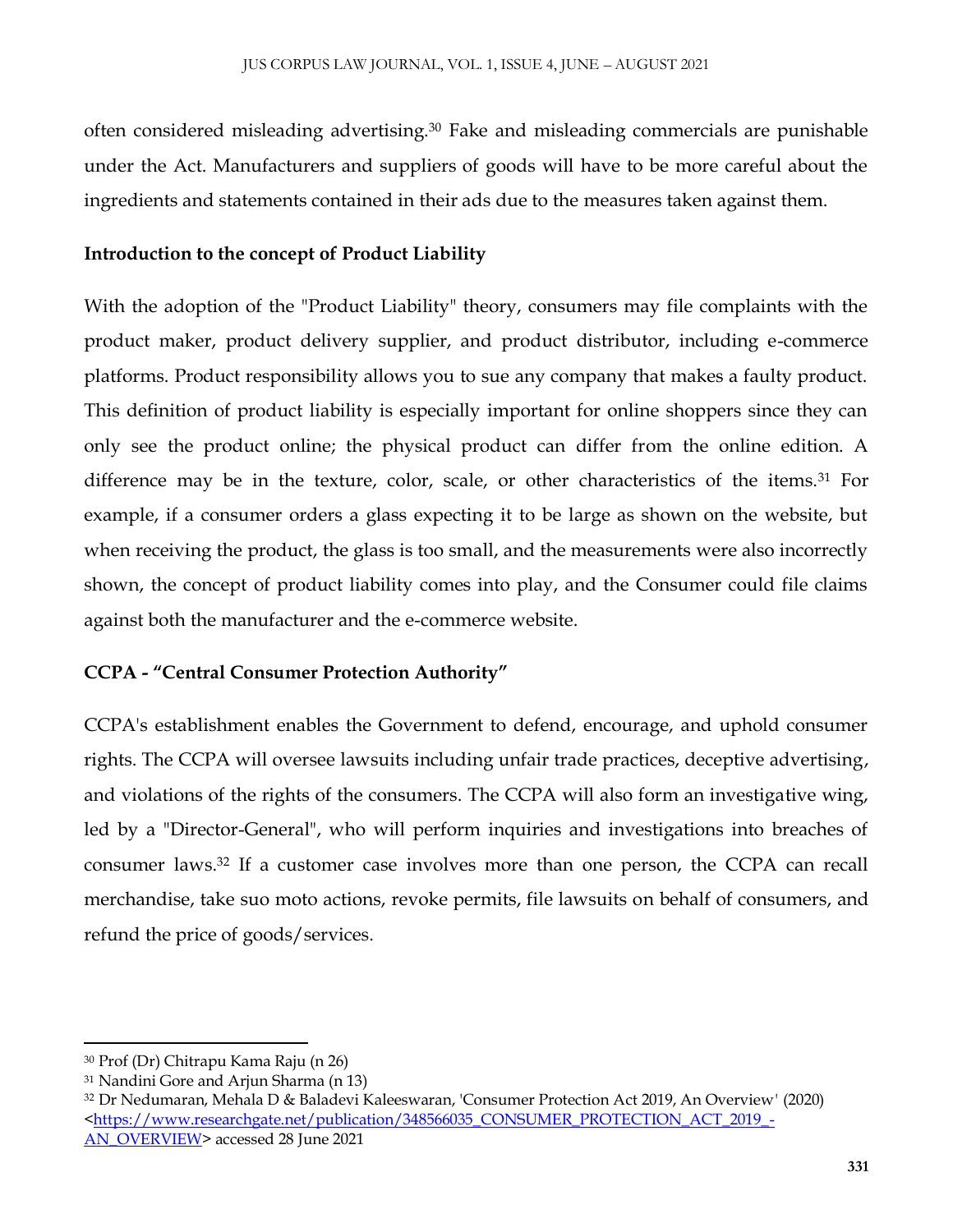This authority has the power to supervise matters relating to violations that harm the consumers. An appeal to a CCPA order on this subject may be lodged with the National Commission within 30 days of receiving the order.

#### **Mediation as an Alternative dispute resolution Mechanism**

The CPA, 2019, has adopted "Mediation" as an alternate conflict settlement method to shorten the time it takes for disputes to be resolved and allow parties to discuss and agree without going to the Commissions. The Act also specifies the types of proceedings that are not eligible for settlement, including those involving medical negligence that results in death or serious harm to a significant number of individuals. The forum of Mediation would save customers time, money, and energy.

#### **Revised Jurisdiction of Commissions and change in the system of appeals**

The Commissions' monetary jurisdictions have been expanded at the National, State, and District levels. The District Commission has the authority to investigate allegations of good or service failure for which the customer has paid up to one crore in consideration. The State Commission will investigate complaints with a value of more than one crore but less than ten crores. The National Commission may be contacted for conflicts involving services or goods worth more than ten crore rupees.

|            | <b>District</b><br>Commission | <b>State Commission</b> | <b>National</b><br>Commission |
|------------|-------------------------------|-------------------------|-------------------------------|
| Earlier    | <b>UPTO 20 Lakhs</b>          | 20 lakhs-1 Crore        | Above 1 Crore                 |
| <b>Now</b> | <b>UPTO 1 Crore</b>           | 1 Crore-10 crore        | Above 10 Crore                |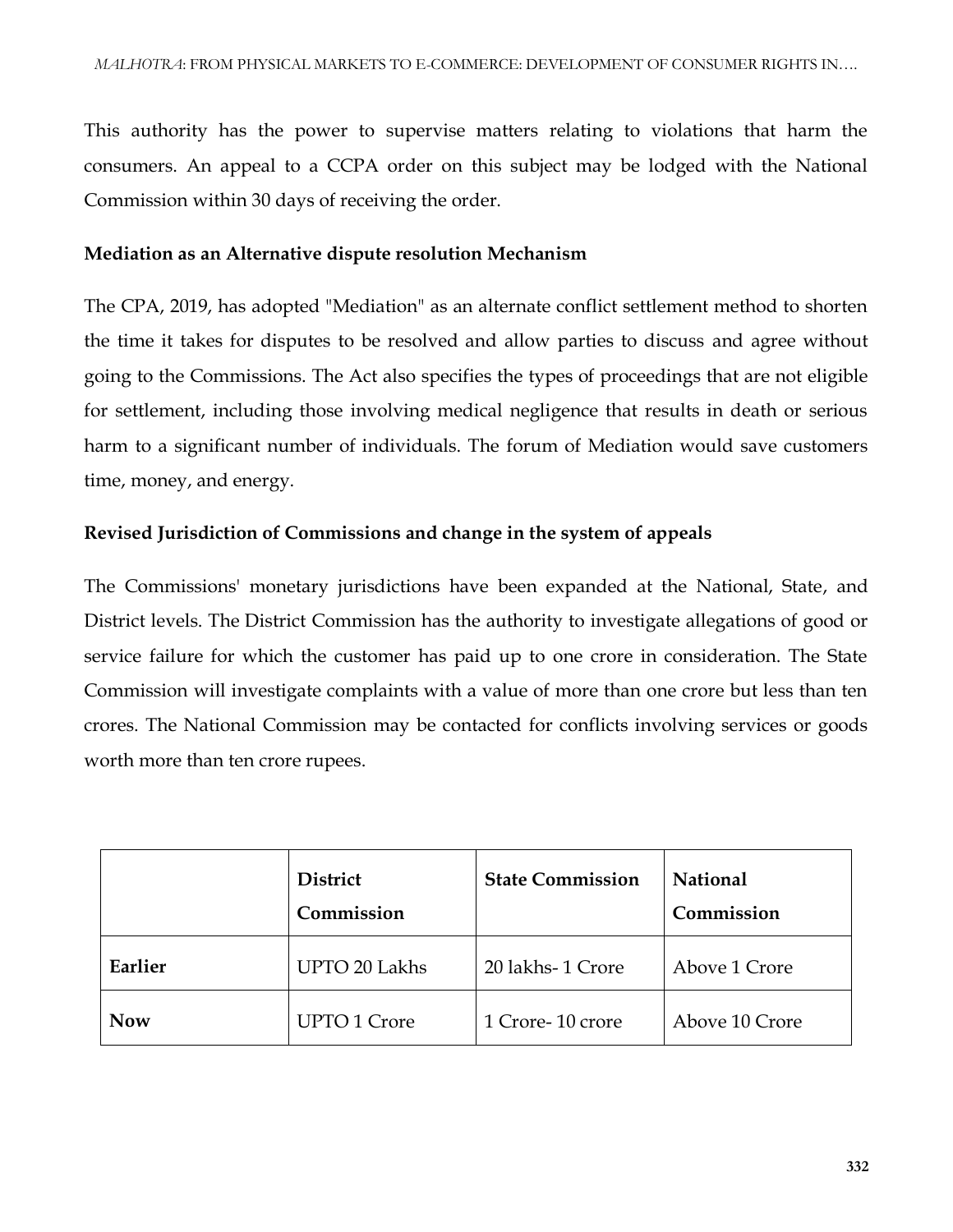There has been introduced a change in the limitation period in the filing of the appeal, which is as follows:

| District Commission to<br>Commission<br><b>State</b><br>(Section 41)                                                                                                                                                                                                                                             | <b>State Commission to</b><br><b>National</b><br>Commission<br>(Section 51)                                                                                                                                                                                                           | National Commission to<br><b>Supreme Court (Section</b><br>67)                                                                                                                                                                                                                                    |
|------------------------------------------------------------------------------------------------------------------------------------------------------------------------------------------------------------------------------------------------------------------------------------------------------------------|---------------------------------------------------------------------------------------------------------------------------------------------------------------------------------------------------------------------------------------------------------------------------------------|---------------------------------------------------------------------------------------------------------------------------------------------------------------------------------------------------------------------------------------------------------------------------------------------------|
| Within<br>forty-five<br>days (earlier thirty<br>days)<br>Appellant<br>shall<br>pay fifty percent of<br>the<br>amount<br>commission<br>has<br>him/her<br>ordered<br>to pay. (Earlier Rs.<br>25,000<br>There shall lie no<br>if<br>the<br>appeal<br>mutually<br>parties<br>solve the dispute<br>through mediation. | Within thirty days<br>(not changed)<br>Appellant<br>shall<br>pay fifty percent of<br>the<br>amount<br>commission<br>has<br>ordered<br>him/her<br>to pay. (Earlier Rs.<br>35,000)<br>An appeal shall<br>also lie to the state<br>commission if the<br>order is passed $Ex$ -<br>parte. | Within 30 days<br>$\bullet$<br>Appellant<br>shall<br>pay fifty percent of<br>the<br>amount<br>commission<br>has<br>ordered<br>him/her<br>to pay. (Earlier Rs.<br>50,000<br>appeal<br>shall<br>An<br>lie<br>also<br>to<br>the<br>National<br>commission if the<br>order is passed $Ex$ -<br>parte. |

### **IMPACT OF CPA, 2019 ON E-COMMERCE**

Electronic trading has grown dramatically as a result of enabling access to Internet exchange in the modern age. Its global presence has many advantages for both customers and businesses, as it is a quick and easy way to do business. It has presented shoppers and suppliers with an aggressive and coordinated course of action. In this new age of digital technologies, e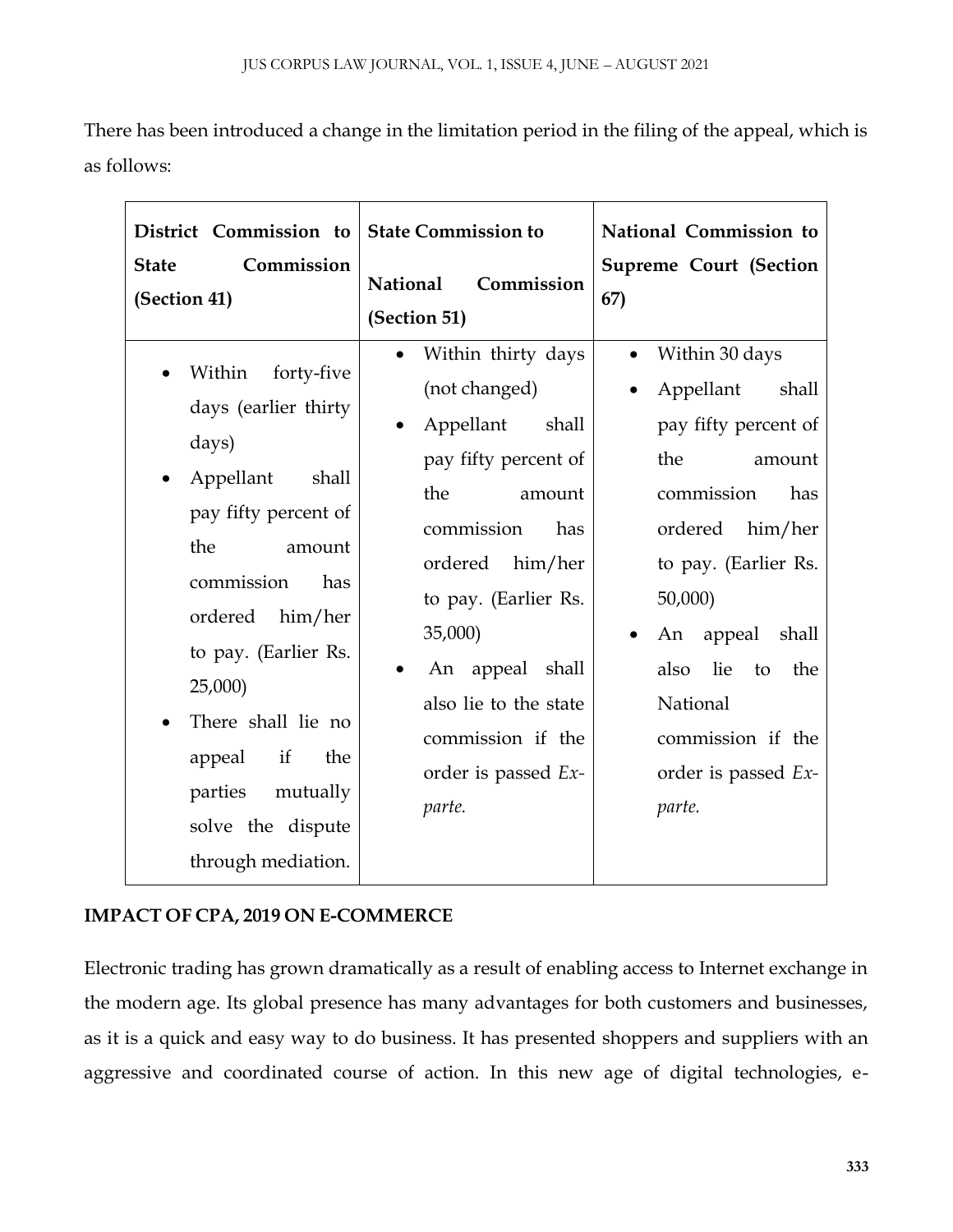commerce has emerged as a crucial prospect.<sup>33</sup> It is a method of supplying customers or shoppers with a wide range of options instead of the conventional method of trade, so buyers can visit an internet site and browse through a vast selection of items from anywhere in the world. Additionally, it has improved the speed and precision at which companies can exchange data.

In India, e-commerce has grown in popularity not only as a result of increased Internet connectivity but also as a result of the extension of business units outside their geographical boundaries by allowing transactions to take place anywhere in the world. As India's ecommerce sector expands, many concerns around customer rights across this portal have arisen. It is undeniable that the Internet has equipped users with effective platforms for conducting online searches for products and services. Electronic trading has evolved into more than a technology and has become an essential part of global industry and trade.

Recently, the Consumer Protection (E-Commerce) Rules 2020 were informed by the Central Government, which took effect on 23rd July 2020, a year after the CPA, 2019. The new Act has strengthened the entire legal system for the effective and timely settlement of consumer cases at a time *"when rapid advances in modern-day retail trade and technology have resulted in a marketplace that is accessible with a click of a button and is no longer bound by the rigours of the legal system*."<sup>34</sup>

#### **APPLICABILITY OF E-COMMERCE RULES 2020**

 $\overline{a}$ 

Under the E-Commerce Rules, an "e-commerce entity" is characterized as "any person who owns, runs, or manages a digital or electronic facility or platform for electronic commerce, but does not involve a seller offering his or her products or services for sale on a marketplace ecommerce entity." The E-Commerce Rules apply to:

<sup>33</sup> Dr Shahid Bhat, Keshav Kansana and Jenifur Majid, 'A Review Paper on E-Commerce' (2016) [<https://www.researchgate.net/publication/304703920\\_A\\_Review\\_Paper\\_on\\_E-Commerce>](https://www.researchgate.net/publication/304703920_A_Review_Paper_on_E-Commerce) accessed 29 June 2021

<sup>34</sup> Sarthak Sarin, 'Consumer Protection (E-Commerce) Rules: An Overview Of The Key Implications For The Relevant Stakeholders' (*Inc42 Media*, 1 November 2020) [<https://inc42.com/resources/an-overview-of](https://inc42.com/resources/an-overview-of-consumer-protection-e-commerce-rules/)[consumer-protection-e-commerce-rules/>](https://inc42.com/resources/an-overview-of-consumer-protection-e-commerce-rules/) accessed 28 June 2021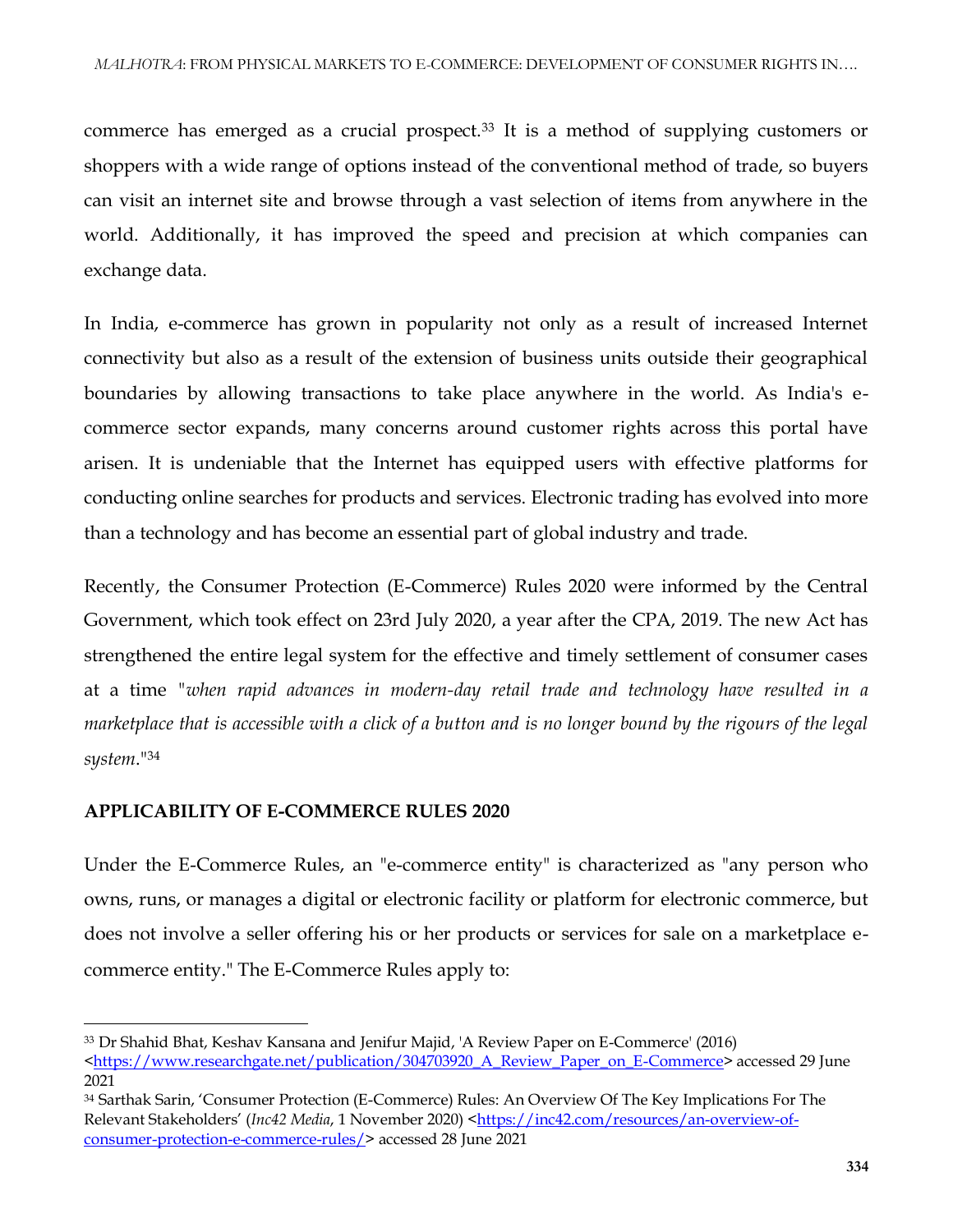- *"all goods and services bought or sold over a digital or electronic network including digital products;*
- *all models of e-commerce, including marketplace and inventory models of e-commerce;*
- *all e-commerce retail, including multi-channel single-brand retailers and single-brand retailers in single or multiple formats; and/or*
- *all forms of unfair trade practices across all models of e-commerce."<sup>35</sup>*

Consumers turned to e-commerce sites after the outbreak of COVID-19, which was followed by an extraordinary three-month shutdown of the whole country in the form of lockdown. Thanks to COVID-19's social distancing norms, many users choose to buy online. The ecommerce website provides a wide variety of goods, comparison pricing can be conveniently reviewed with a mouse, and users can even read about other people's encounters with the products, look for cheaper options before purchasing, and so on. The new rules seem to follow the Act's stringent consumer protection regime, and even though there was a slight delay in the release of the rules, they are beneficial considering recent restrictions on consumer freedom of travel and the resulting expanded reliance on e-commerce as a result of the pandemic.<sup>36</sup>

These rules improve transparency and pave the way for a well-balanced economy where consumers are knowledgeable and clear checks are in place to prevent misleading and unequal trading practices. In particular, the Indian e-commerce sector has experienced exponential growth in recent years, necessitating establishing an appropriate regulatory system to include a comprehensive redress mechanism and streamline the existing structure.<sup>37</sup> E-retailers are required to show information about costs, expiration date, return, credit, guarantee and warranty, modes of shipping and distribution, payment methods, dispute redressal process, and other items under the e-commerce regulations. They must also show "country of origin,"

 $\overline{a}$ <sup>35</sup> *Ibid*

<sup>36</sup> Verma (n 27)

<sup>37</sup> Kanika Satyan, 'E-Commerce and Consumer Rights: Applicability of Consumer Protection Laws in Online Transactions in India' (2015) SSRN Electronic Journal

[<sup>&</sup>lt;https://papers.ssrn.com/sol3/papers.cfm?abstract\\_id=2626027#:~:text=In%20effect%20the%20provisions%20of](https://papers.ssrn.com/sol3/papers.cfm?abstract_id=2626027#:~:text=In%20effect%20the%20provisions%20of,to%20online%20transactions%20as%20well.&text=The%20scope%20that%20Consumer%20Protection,to%20direct%20transactions%20as%20well) [,to%20online%20transactions%20as%20well.&text=The%20scope%20that%20Consumer%20Protection,to%20direc](https://papers.ssrn.com/sol3/papers.cfm?abstract_id=2626027#:~:text=In%20effect%20the%20provisions%20of,to%20online%20transactions%20as%20well.&text=The%20scope%20that%20Consumer%20Protection,to%20direct%20transactions%20as%20well) [t%20transactions%20as%20well.](https://papers.ssrn.com/sol3/papers.cfm?abstract_id=2626027#:~:text=In%20effect%20the%20provisions%20of,to%20online%20transactions%20as%20well.&text=The%20scope%20that%20Consumer%20Protection,to%20direct%20transactions%20as%20well)> accessed 28 June 2021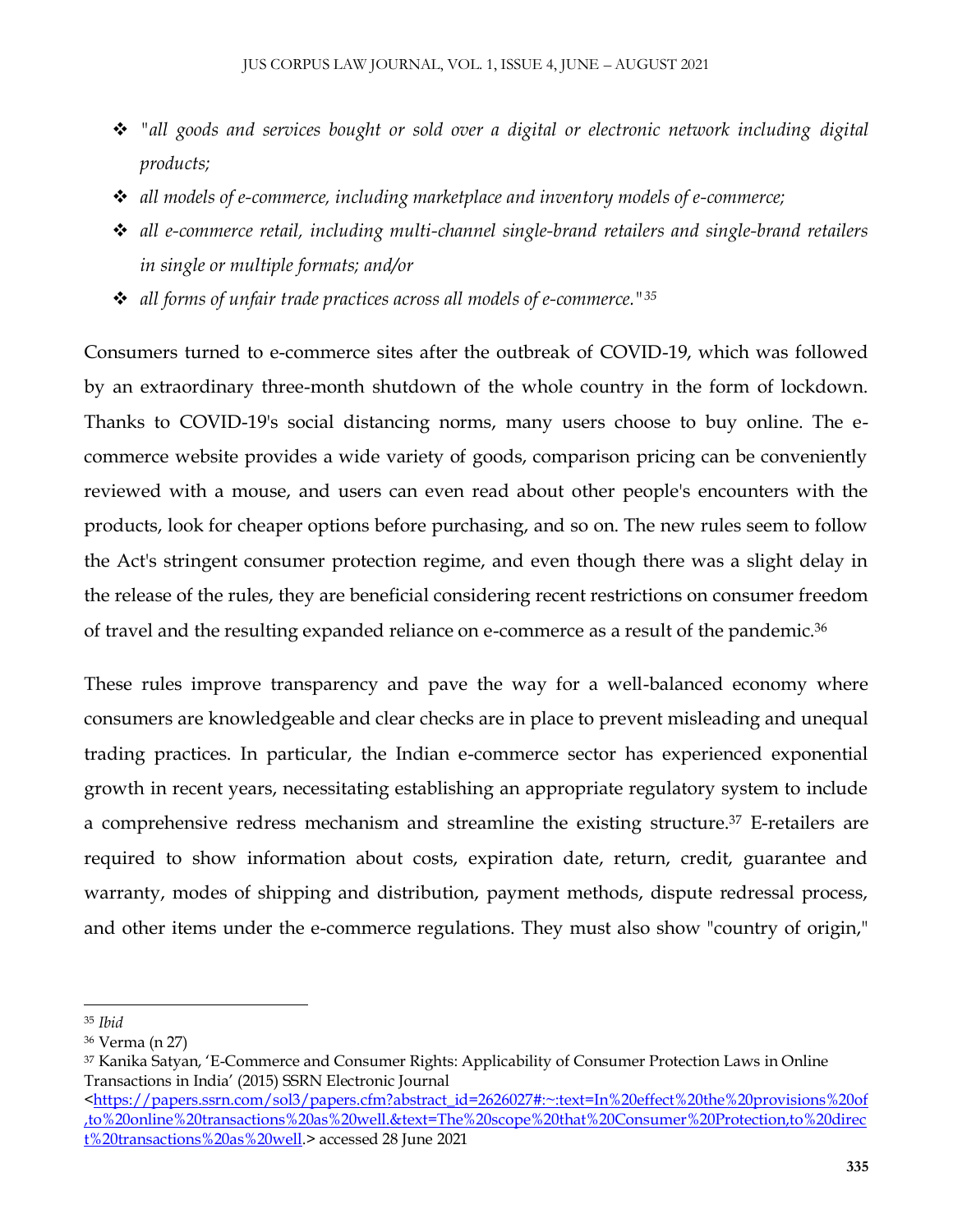which is needed to allow consumers to make an educated choice during the pre-purchase stage on their website.<sup>38</sup>

#### **CASE STUDY**

#### **Amazon Seller Services Private vs. Vishwajit Tapia<sup>39</sup>**

Under the former CPA, 1986, e-commerce marketplace companies typically said that they are only intermediaries and that the real service arrangement is between the customer and seller, thereby exempting them from responsibility. This argument, however, has been explained in several cases, including *Amazon Seller Services Private Limited vs. Vishwajit Tapia.*

According to the facts of the case, the complainant bought a phone from Amazon. Amazon dispatched the said mobile set on 03.09.2016 after receiving Rs.11750/-, and it was received on 07.09.2016. When the claimant opened the package containing the mobile, he was shocked to find that the packing and seal on both the packing and the mobile seemed to be ancient. Still, assuming it to be a new one, the claimant attached it to the charger and collected it with the phone, but the phone did not charge. It did not fit even after being plugged into the battery for more than five hours. The complainant continued this procedure for another five to six days in the hopes of being charged with the same, all to no avail. He called Amazon because he couldn't find an answer, but he was informed that the return window had closed. The applicant was unable to procure facilities from Motorolla, the mobile manufacturer. He was informed that the warranty duration had already ended since the phone had been purchased from the company's Flipkart store a year before. Amazon was adamant about not replacing the same. He claimed that the e-commerce giant was deficient in providing services and engaged in unfair trade practices.

Amazon claims that it does not sell or offer to sell any products. It is an online marketplace where single third-party retailers can sell their goods. The vendors are solely responsible for their listings and website merchandise. Amazon is not responsible for the goods listed on the

 $\overline{\phantom{a}}$ 

<sup>38</sup> Sarin (n 33)

<sup>39</sup> *Amazon Seller Services Private v Vishwajit Tapia* FA No544/2019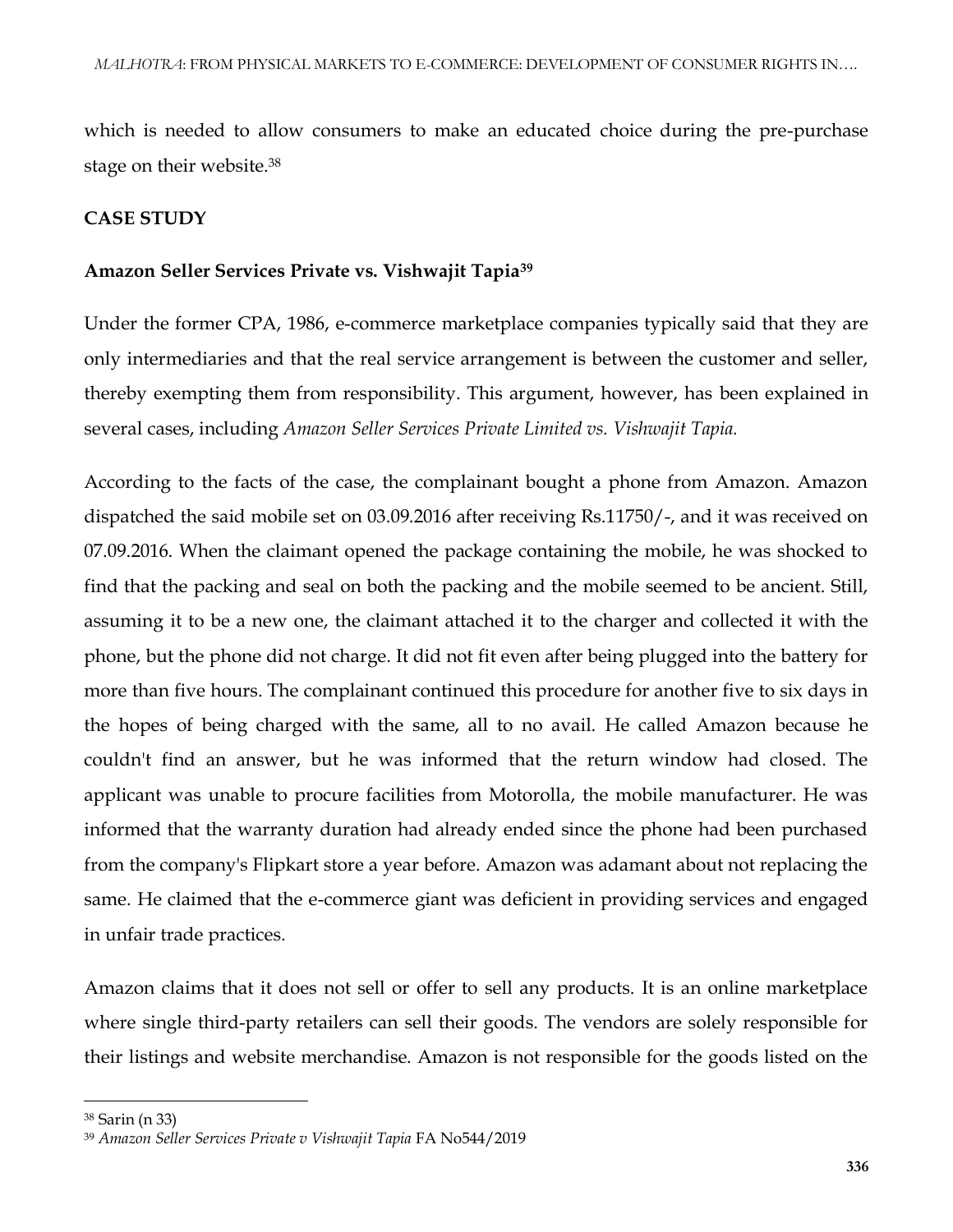website by different third-party retailers, nor does it interfere or affect the customer-seller selling transaction. Amazon is just a facilitator and does not influence any selling purchase made on the website.

The District Commission (Judge Kiran Sibal, presiding member) found that the Online Market Place Company earns revenue every time a customer clicks and visits its website in this situation. Furthermore, the same is carried out under the terms and conditions agreed upon by the web portal provider and the sellers for a fee. It is the intermediary's responsibility to check the seller's credentials before selling the papers and items. Intermediaries are companies that offer services that enable web content to be delivered to the end-user. As a result, Amazon was ordered to pay a compensation of Rs.3000/- as legal costs and refund the plaintiff Rs.11,750/-, i.e., the price of the cell phone. The decision was later challenged, and the State Commission affirmed it.

#### **Supriyo Ranjan Mahapatra v. Amazon Development Centre India (P) Ltd.,<sup>40</sup>**

The Facts of the case are that the OP (Amazon) had floated a bid that had a laptop originally priced at Rs 23, 499, available for purchase at Rs 190 with a laptop bag. Amazon's customer care called the appellant after two hours and claimed that the subject order had been cancelled due to the "price recession" problem. The plaintiff objected to the cancellation because he needed a laptop to complete his idea. The petitioner received a legal notice after getting no response from the OP.

Appellant was forced to buy a new laptop but experienced emotional anguish due to the cancellation, so he lodged a lawsuit charging deficiency of service and unfair trade practices. The complainant sought Rs. 50,000 in restitution as well as Rs. 10,000 in legal costs. The District Forum partially upheld the suit, ordering Amazon to pay Rs 10,000 in emotional agony payments and Rs 2,000 in legal costs. As a result, the complainant/appellant appealed the above-impugned warrant.

 $\overline{\phantom{a}}$ 

<sup>40</sup> *Supriyo Ranjan Mahapatra v Amazon Development Centre India (P) Ltd* FA No 492/2018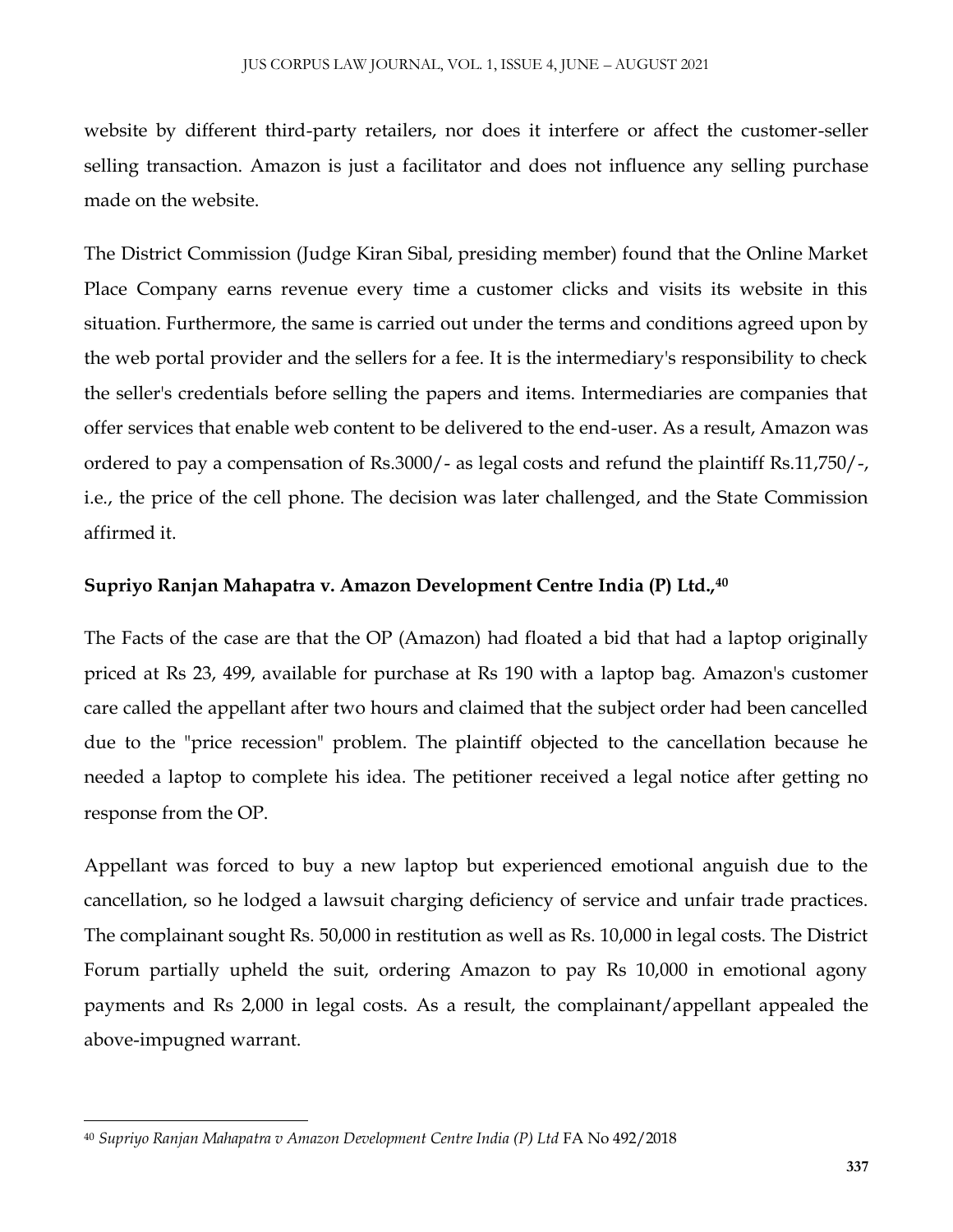The Bench, which had Dr. D.P. Choudhury as President, observed that *"When there is an advertisement made for offer placed by the OP and made the offer as per the material available on record and complainant placed the order, and same got confirmed, the agreement is complete."* Another point worth mentioning is that when Amazon allowed Rockery Marketing to use their forum, their liability could not be overlooked. As a result of OP's breach of contract, OP is held responsible for the damages. The Commission concluded with the District Forum's assessment that Amazon was negligent in delivering its services and engaged in unfair business practices. After considering all of the above considerations, the Bench determined that liability for unfair trade activity should be Rs 30,000 and punitive damages should be Rs 10,000. In addition, a sum of Rs 5000 may be awarded as prosecution costs. If the aforementioned payments are not made to the claimant within 30 days, interest at the rate of 12% per annum may be charged.

#### **A.N.Vadiraja Rao, V. Flipkart Internet Private Limited<sup>41</sup>**

The **facts** of the case are that in 2017, Vadiraraja Rao placed an order for an SG Player Edition English Willow Cricket Bat on his tablet. On 10th April 2017, an e-Kart delivery boy shipped a package after collecting Rs 6,074. Instead of the cricket bat, Rao found a black coat when he opened the package. To substitute the stock, Rao approached Flipkart. Flipkart refused to substitute the stock after several demands. Rao later filed a complaint with the consumer forum on 13th May this year, requesting compensation from Flipkart. The claims were heard by a District forum bench comprised of C M Chanchala and Manjula H, who considered Flipkart, its co-founder, and the courier service guilty.

The Bench **held** that Flipkart Internet Private Limited, Sachin Bansal, its co-founder, executive officer, and e-Kart are all convicted of deficiency of service and misleading. It also ordered the respondents to pay the consumer Rs 50,000 in compensation for the shortfall in operation, mental anguish, and expenses incurred in connection with the petition. If Flipkart and the other respondents do not pay the compensation, they would be required to do so with a 10% annual interest rate. According to the forum, Flipkart and other respondents were found to

 $\overline{\phantom{a}}$ <sup>41</sup> *AN Vadiraja Rao v Flipkart Internet Private Limited* CC No 40/2019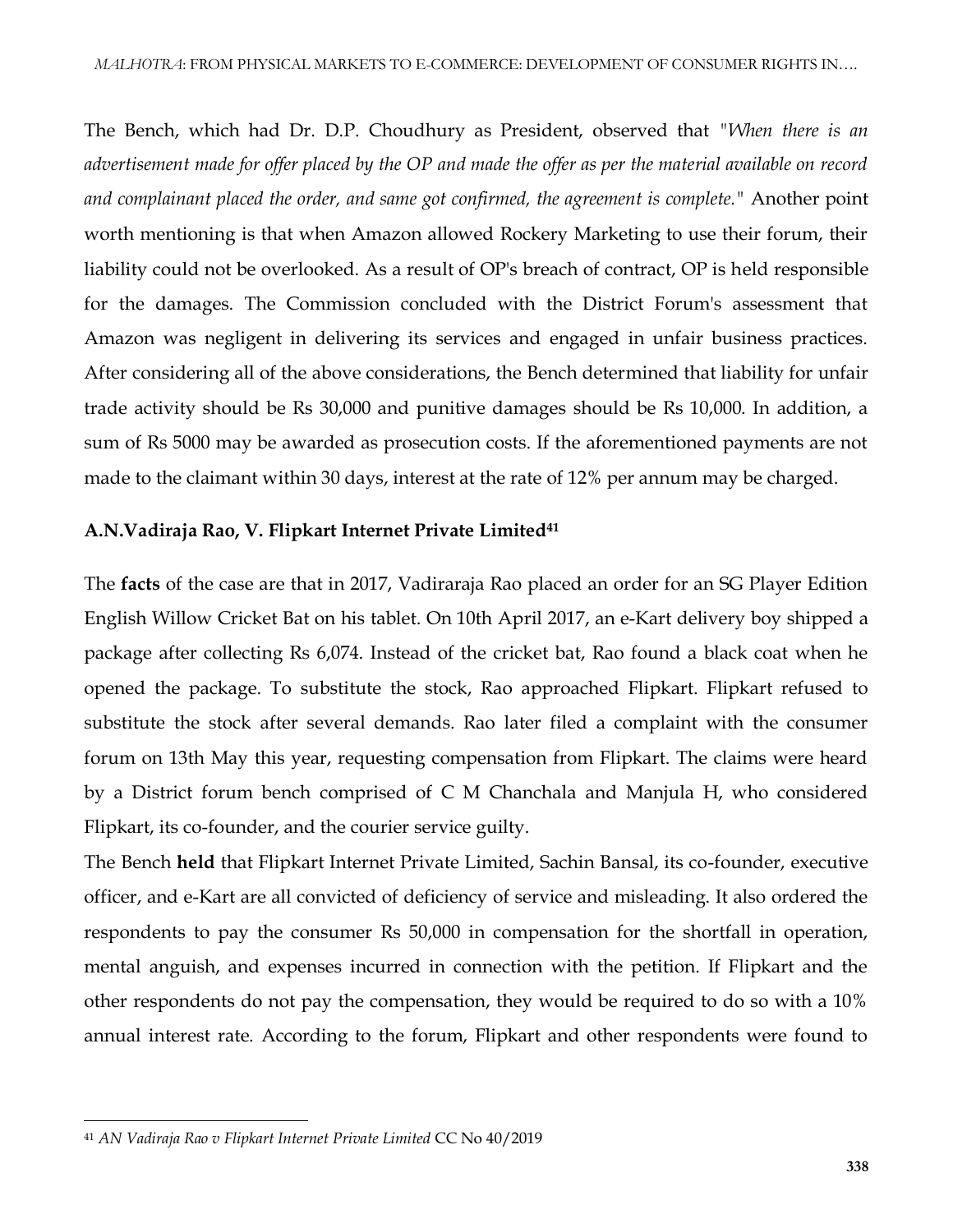have engaged in unethical activities and defrauded customers. As a result, the forum asked respondents to contribute Rs 50,000 to Consumer Fora.

Through the beforementioned judgments, we can conclude that consumers nowadays seek justice when they are treated unfairly or cheated by an online platform. E-commerce rules 2020 surely help the consumers address their grievances against the e-commerce giants who had earlier taken the defense that they are just facilitators between the Consumer and the seller.

#### **CONCLUSION**

 $\overline{\phantom{a}}$ 

We may argue that the Consumer Protect Act of 2019 is one of the best measures taken by the central Government to improve the protection of consumers and ensure speedy justice. Many facets of the modern Act, such as e-commerce and Mediation, were unknown to the world when the original Act was introduced in 1986. As a result, when digitalization altered the way consumers perform internet purchases and the medium of shopping moved from offline to online, it was necessary to amend the Act. Certainly, the Consumer Rights Act of 2019 is a progressive step toward change, growth, and enhancement of consumer rights. Every year, socio-economic changes occur, and we should foresee new updates to the 2019 act.

The consumer affairs ministry released some data which showed that e-commerce conflicts posed by shoppers via the national consumer helpline had outstripped concerns about offline sales. Consumers had filed 1,88,262 disputes or lawsuits relating to e-commerce purchases between April 2020 and 21st February. "*At 22%, this share was highest among five segments including banking, telecom, electronic products, and consumer durables. For April 2019-March 2020, the number of e-commerce complaints stood at 1,54,122 compared to 1,03,364 during April 2018-March 2019, showing a sequential rise."*<sup>42</sup> Before the Government overhauled its signature consumer protection rules, the e-commerce sector was essentially unregulated or self-regulated. As a result, we can believe that the CPA, 2019 has evolved and adapted to the changing conditions

<sup>42</sup> Zia Haq, 'As Shopping Goes Online, e-Commerce Disputes Rise to Unprecedented Levels' *Hindustan Times* (22 March 2021) [<https://www.hindustantimes.com/business/ecommerce-disputes-on-the-rise-shows-data-](https://www.hindustantimes.com/business/ecommerce-disputes-on-the-rise-shows-data-101616366508503.html)[101616366508503.html>](https://www.hindustantimes.com/business/ecommerce-disputes-on-the-rise-shows-data-101616366508503.html) accessed 29 June 2021